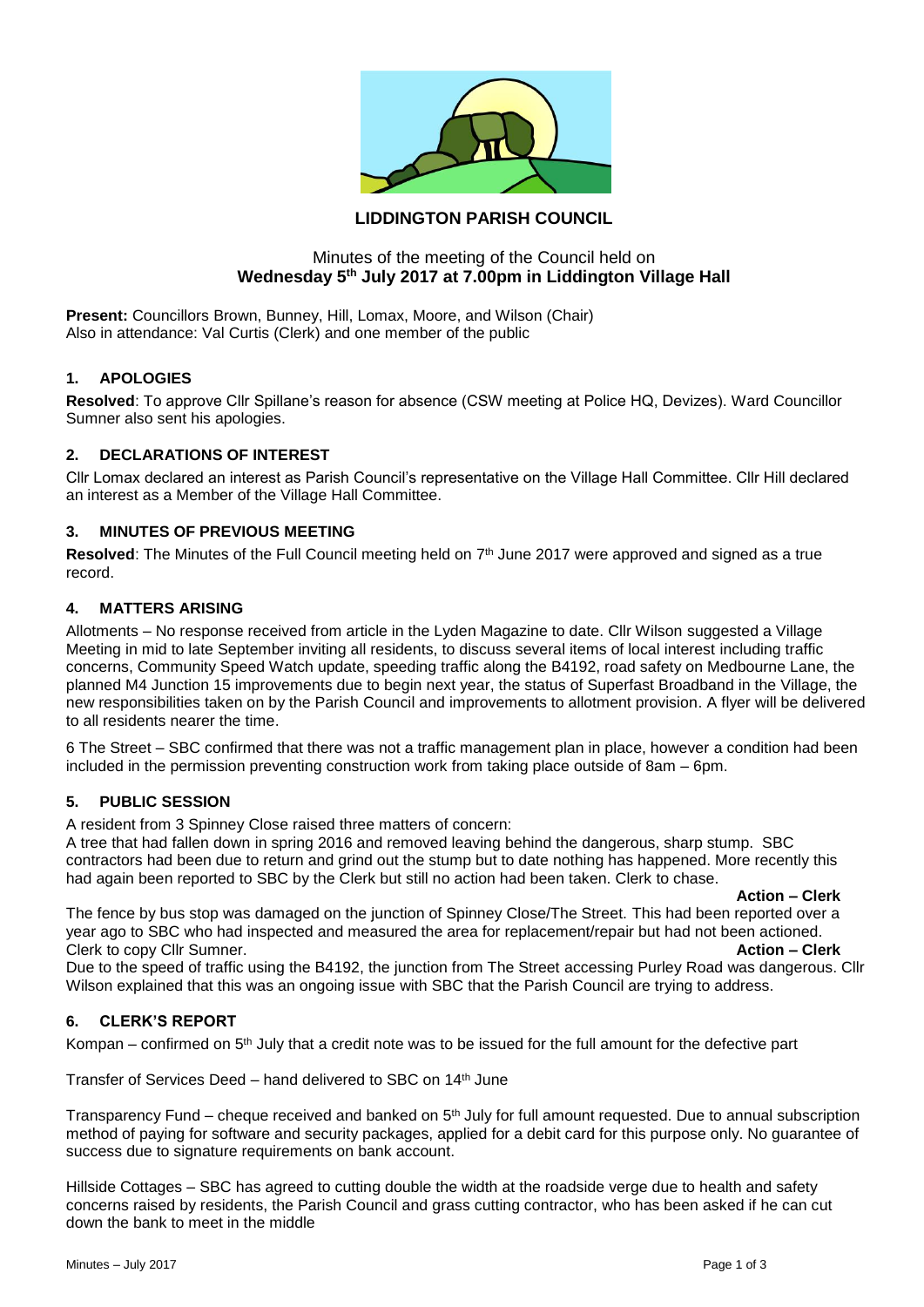Wiltshire Police – email with attached survey received on 13<sup>th</sup> June with a closing date of 20<sup>th</sup> June. Survey completed and submitted on behalf of Liddington PC. The meeting discussed the poor response by the police to the 101 non-emergency hotline and the lack of police presence in the Village. There appears to be no satisfactory means to contact them. This was brought to a head recently when M4 west bound traffic was, for about 2 weeks, diverted through the village overnight between the hours 10pm to 6am. Clerk to write to Angus McPherson, Police Commissioner raising issues. **Action - Clerk**

Waste Bin – ordered, due to be delivered by  $7<sup>th</sup>$  July

### **7. PLANNING MATTERS**

**(a) Application:** S/HOU17/1078 **Location:** 10 Spinney Close, Liddington, SN4 0HQ **Proposal:** Erection of two storey and single storey rear extensions **Resolved:** that the following comment be submitted

The Parish Council has no objections to this application

**(b)** It was noted that the following applications had been granted: S/HOU/17/0694 – 10 The Street – Erection of a detached summer house S/HOU/17/0756/IH – New House, Bell Lane – Erection of a single storey rear extension

It was also noted that the following application for 'Works to trees within a conservation area' had been granted permission:

S/TWC/17/0971 – Church View, Bell Lane

## **8. WARD COUNCILLOR REPORT**

There was no Ward Councillor's report as Councillor Sumner was unable to attend the meeting

### **9. VILLAGE MATTERS**

#### **(a) Parish Projects**

• Gate at the top of Spinney Close providing access to B4192. Clerk to contact Martin Fry, SBC suggesting that the Parish Council will carry out work needed to repair and it and bill SBC.

**Action – Clerk** 

- Stile needed replacing with a kissing gate at the top of the playing field out to the TINS path. Contractor to be asked for a quote **Action - Clerk**
- The meeting noted that Adams and Watt, the Contractor responsible for grass cutting and related works around the Village was doing an excellent job. Clerk to inform Richard Adams. **Action - Clerk**
- Responsibility for the footpath down the B4192 from the Vicarage remains the responsibility of SBC. Cllr Lomax commented that work was needed again and suggested that the hedges should be cut further back. Clerk to confirm with Rob Core, SBC how often work will be carried out and when it is next scheduled for. **Action – Clerk**
- The Parish Council had received complaints from residents about hawthorn coming through the hedge and growing over footpath. Clerk to contact Kidson Trigg Estate Agents to request remedial action be undertaken. **Action - Clerk**
- Complaints had also been received about the hedge bordering the Old Rectory and the B4192. Action to **contact the resident <b>Action** - **Clerk**

### **10. FINANCE**

- **(a)** It was **resolved** to approve payment of the following**:**
	- Gordon Wilson **–** Chairman's allowance £75.00
	- Valerie Curtis Clerk's remuneration £526.25
	- Valerie Curtis Admin and expenses £80.65
- **(b)** It was **resolved** to ratify payments made between meetings**:**
	- Wendy Curtis Plants for the trough £82.92
- (c) It was **resolved** to approve payment of the following standing orders
	- Adams & Watt Annual grass cutting contract July instalment £352.20
		- Adams & Watt Annual grass cutting contract August instalment £352.20
- **(d) Quarterly Budget monitoring**

It was **resolved** to accept and approve the Q1 – 2017 finance statement

### **11. UK BROADBAND LTD**

Robert Buckland, QC, MP to be invited to September meeting **Action - Clerk Action - Clerk**